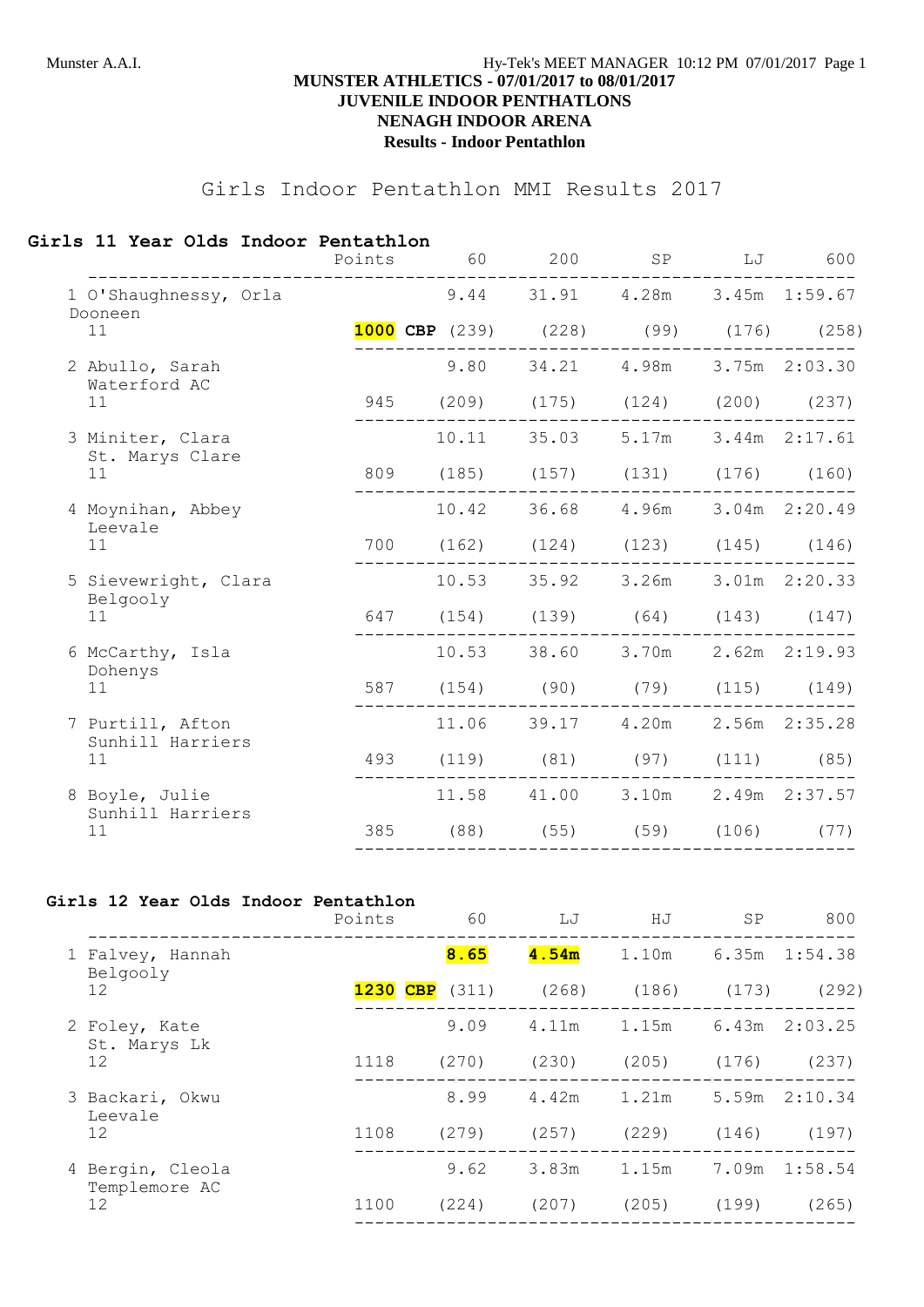## **MUNSTER ATHLETICS - 07/01/2017 to 08/01/2017 JUVENILE INDOOR PENTHATLONS**

# **NENAGH INDOOR ARENA**

| <b>Results - Indoor Pentathlon</b> |              |       |  |
|------------------------------------|--------------|-------|--|
|                                    | <u>ດ 1 ດ</u> | 2.10m |  |

|  | 6 Amusa, Fatimo<br>Leevale<br>12    |     | 9.19  | 3.49m<br>1024 (261) (179) (186) (136) (262)           | 1.10m                                 |                       | 5.31m 1:59.06                       |
|--|-------------------------------------|-----|-------|-------------------------------------------------------|---------------------------------------|-----------------------|-------------------------------------|
|  |                                     |     |       | 9.31 3.48m 1.24m 3.90m 2:06.10                        |                                       |                       |                                     |
|  | 5 O'Boyle, Holly<br>Marian<br>12    |     |       | 978 (251) (179) (241) (86) (221)                      |                                       |                       |                                     |
|  | 7 Hosey, Ellen                      |     | 9.65  |                                                       | 3.77m 1.10m 5.37m 2:08.55             |                       |                                     |
|  | Dooneen<br>12 <sup>°</sup>          |     |       | 955 (222) (202) (186) (138) (207)                     |                                       |                       |                                     |
|  | 8 O'Connor, Orna Grace              |     |       | - - - - - - - - - -<br>9.79 3.99m 1.15m 4.95m 2:10.92 | _____________________________         |                       |                                     |
|  | Liscarroll<br>12                    |     |       | 952 (210) (220) (205) (123) (194)                     |                                       |                       |                                     |
|  | 9 Hayes, Niamh                      |     |       | 9.71 3.51m 1.05m 4.50m 2:10.47                        |                                       |                       |                                     |
|  | Templemore AC<br>12 <sup>°</sup>    |     |       | 869 (217) (181) (167) (107) (197)                     |                                       |                       |                                     |
|  | 10 Dorney, Abbey                    |     |       | 9.69 3.57m 1.05m 3.98m 2:12.15                        |                                       |                       |                                     |
|  | Belgooly<br>12 <sup>°</sup>         |     |       | 848 (218) (186) (167) (89) (188)                      | . _ _ _ _ _ _ _ _ _ _ _ _ _ _ _ _ _ _ |                       |                                     |
|  | 11 O'Sullivan, Sarah<br>Dooneen     |     |       | 10.17 3.45m 1.05m 6.26m 2:38.62                       |                                       |                       |                                     |
|  | 12                                  |     |       | 765 (180) (176) (167) (169) (73)                      |                                       |                       |                                     |
|  | 12 Crowley, Claire<br>Leevale<br>12 |     |       | 9.88 3.16m 1.00m 3.96m 2:16.90                        |                                       |                       |                                     |
|  |                                     |     |       | 758 (203) (154) (149) (88) (164)                      |                                       |                       |                                     |
|  | 13 O'Connor, Lisa<br>Templemore AC  |     | 10.45 |                                                       | 2.79m 1.00m 4.93m 2:16.20             |                       |                                     |
|  | 12                                  |     |       | 725 (160) (127) (149) (122) (167)                     |                                       |                       |                                     |
|  | 14 Nowak, Lilly                     |     | 10.34 | 3.28m                                                 |                                       | 1.00m  4.33m  2:22.24 |                                     |
|  | St. Brendans<br>12                  | 719 | (168) | (163)                                                 | (149)                                 | (101)                 | (138)                               |
|  | 15 O'Sullivan, Orlaith              |     |       |                                                       |                                       |                       | 11.45 2.90m 1.10m 4.63m 2:29.94     |
|  | Liscarroll<br>12                    |     |       | 633 (95) (135) (186) (112) (105)                      |                                       |                       |                                     |
|  | 16 Joy O'Regan, Alice               |     |       |                                                       |                                       |                       | 11.40  2.58m  1.05m  5.15m  2:26.59 |
|  | Sunhill Harriers<br>12              |     |       | 626 (98) (112) (167) (130) (119)                      |                                       |                       |                                     |
|  | 17 Leahy, Yanna                     |     |       |                                                       |                                       |                       | 9.53 4.00m 1.15m 6.74m Injured      |
|  | Dooneen<br>12                       |     |       | 845 (232) (221) (205) (187) (0)                       |                                       |                       |                                     |
|  |                                     |     |       |                                                       |                                       |                       |                                     |

### **Girls 13 Year Olds Indoor Pentathlon**

|                                | Points | 60 H | SP                                  | HJ    | $T_{\rm H}T$ | 800             |
|--------------------------------|--------|------|-------------------------------------|-------|--------------|-----------------|
| 1 Rochford, Ava<br>Ennis Track |        |      | $11.72$ 9.32m $1.45m$ 4.18m 3:08.14 |       |              |                 |
| 13                             | 1269   |      | $(247)$ $(281)$                     | (328) |              | $(236)$ $(177)$ |
|                                |        |      |                                     |       |              |                 |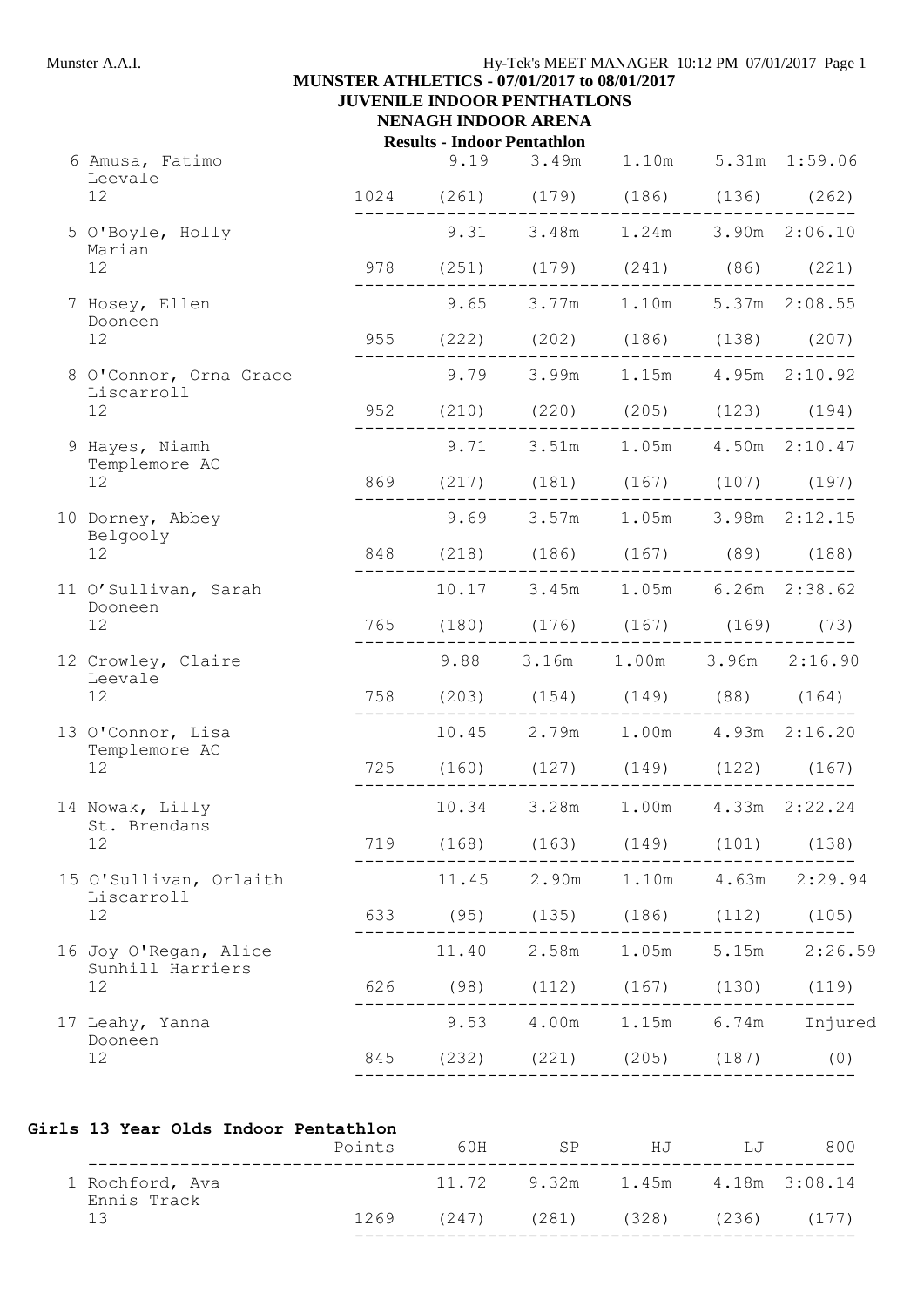## **MUNSTER ATHLETICS - 07/01/2017 to 08/01/2017 JUVENILE INDOOR PENTHATLONS NENAGH INDOOR ARENA**

**Results - Indoor Pentathlon**

|  | 2 McCarthy, Niamh<br>Dohenys<br>13           |     | 11.94 8.23m 1.30m 4.29m 2:47.64<br>1250 (233) (241) (265) (246) (265) |                                   |  |
|--|----------------------------------------------|-----|-----------------------------------------------------------------------|-----------------------------------|--|
|  | 3 Cahill, Caoimhe                            |     | 11.45 7.07m 1.36m 3.91m 2:52.91                                       |                                   |  |
|  | St. Cronans<br>13                            |     | 1208 (265) (199) (290) (213) (241)                                    |                                   |  |
|  | 4 Rooney, Grace                              |     | 11.55 6.77m 1.24m 4.02m 2:50.57                                       |                                   |  |
|  | Youghal<br>13                                |     | 1161 (258) (188) (241) (223) (251)                                    |                                   |  |
|  | 5 Greene, Lauren                             |     | 11.22 5.13m 1.30m 3.97m 3:03.11                                       |                                   |  |
|  | Riverstick Kinsale<br>13                     |     | 1089 (280) (129) (265) (218) (197)                                    |                                   |  |
|  | 6 Coyne, Grace                               |     | ------------------------------<br>11.53  4.35m  1.21m  4.11m  3:04.83 | . _ _ _ _ _ _ _ _ _ _ _ _ _ _ _ _ |  |
|  | Riverstick Kinsale<br>13                     |     | 1010 (259) (102) (229) (230) (190)                                    |                                   |  |
|  | 7 Conroy, Emer                               |     | 12.75 5.80m 1.33m 3.90m 3:11.57                                       |                                   |  |
|  | Dooneen<br>13                                |     | 991 (184) (153) (277) (213) (164)                                     |                                   |  |
|  | 8 Naughton, Kate<br>Leevale<br>13            |     | 12.34 7.88m 1.18m 3.10m 3:06.52                                       |                                   |  |
|  |                                              |     | 986 (208) (228) (217) (149) (184)                                     |                                   |  |
|  | 9 Clune, Eimear<br>St. Cronans               |     | 13.06 6.21m 1.33m 3.64m 3:09.79                                       |                                   |  |
|  | 13                                           |     | 973 (166) (168) (277) (191) (171)                                     |                                   |  |
|  | 10 Lehane, Emma<br>Liscarroll                |     | 12.75 5.92m 1.18m 3.77m 3:02.27                                       |                                   |  |
|  | 13                                           |     | 961 (184) (157) (217) (202) (201)                                     |                                   |  |
|  | 11 Bowen, Gabriella<br>Leevale               |     | 11.39 5.99m 1.05m 3.94m 3:18.94                                       |                                   |  |
|  | 13                                           | 950 | $(269)$ $(160)$ $(167)$ $(216)$ $(138)$                               |                                   |  |
|  | 12 O'Donoghue, Caoimhe<br>Riverstick Kinsale |     | 12.68 5.25m 1.15m 3.59m 3:01.41                                       |                                   |  |
|  | 13                                           |     | 917 (188) (133) (205) (187) (204)                                     |                                   |  |
|  | 13 Ryan, Aimee<br>Dooneen                    |     | 12.26  4.95m  1.21m  3.59m  3:20.71                                   |                                   |  |
|  | 13                                           |     | 884 (213) (123) (229) (187) (132)                                     |                                   |  |
|  | 14 Delargy, Olivia<br>Templemore AC<br>13    |     | 12.59 3.55m 1.10m 3.70m 3:20.04                                       |                                   |  |
|  |                                              |     | 783 (193) (74) (186) (196) (134)<br>_________________                 |                                   |  |
|  | 15 Hallahan, Eimear<br>Leevale               |     | 13.00  4.36m  1.05m  3.26m  3:18.22                                   |                                   |  |
|  | 13                                           |     | 740 (169) (102) (167) (162) (140)                                     |                                   |  |
|  | 16 Southern, Laura<br>Dooneen                |     | 15.26  4.11m  FAIL  3.66m  3:00.69                                    |                                   |  |
|  | 13                                           |     | 552 (59) (93) (0) (193) (207)                                         |                                   |  |
|  |                                              |     |                                                                       |                                   |  |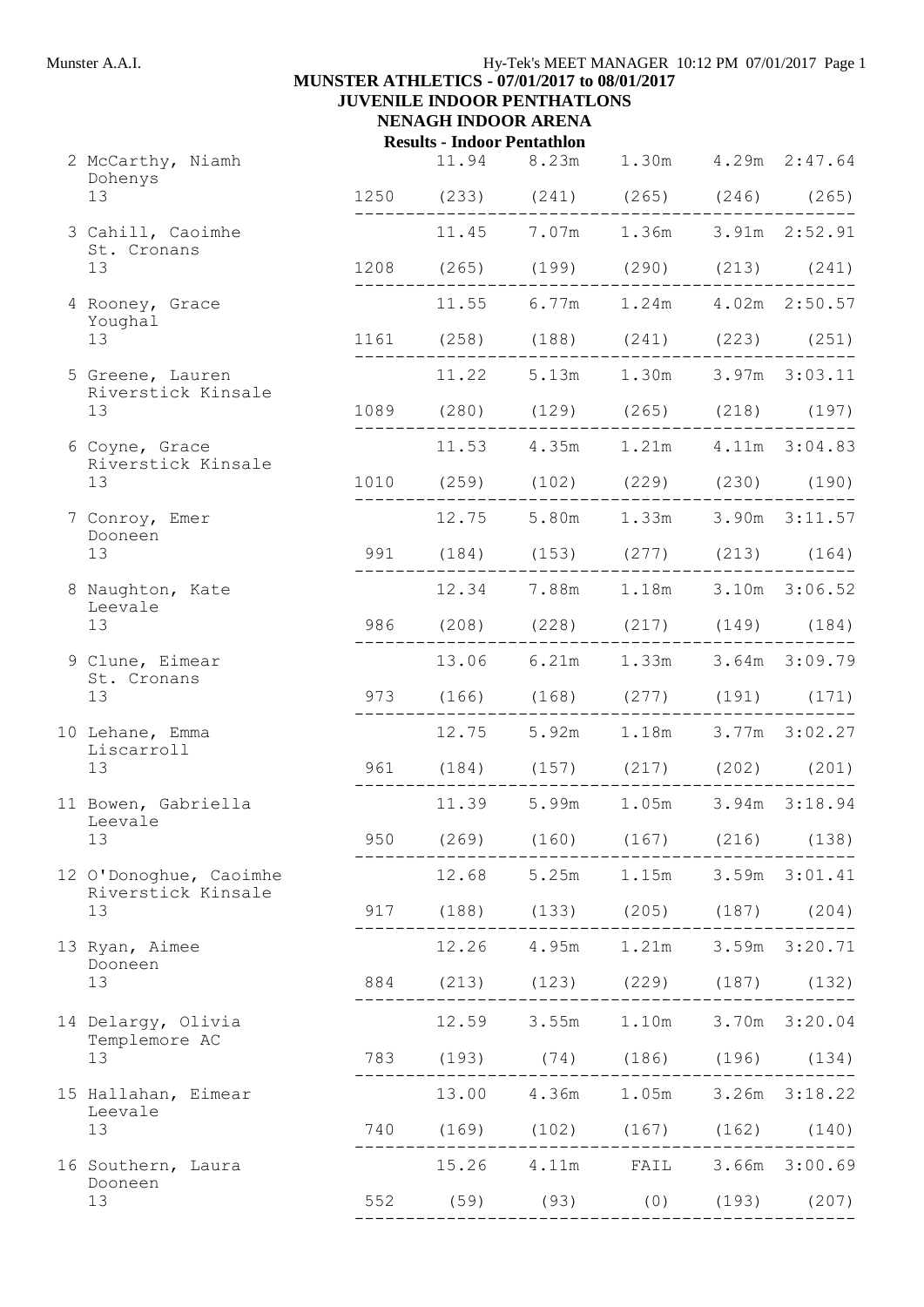## Munster A.A.I. **Hy-Tek's MEET MANAGER** 10:12 PM 07/01/2017 Page 1 **MUNSTER ATHLETICS - 07/01/2017 to 08/01/2017 JUVENILE INDOOR PENTHATLONS NENAGH INDOOR ARENA Results - Indoor Pentathlon**

# **Girls 14 Year Olds Indoor Pentathlon**

|                                  | Points | 60H | SP                                 | HJ LJ | 800 |
|----------------------------------|--------|-----|------------------------------------|-------|-----|
| 1 Frawley, Laura<br>St. Marys Lk |        |     | 9.97 10.00m 1.45m 4.83m 2:47.23    |       |     |
| 14                               |        |     | 2820 (718) (529) (566) (514) (493) |       |     |
| 2 Byrne, Saidfhbhe               |        |     | 10.28 8.71m 1.39m 4.17m 2:35.67    |       |     |
| Enniscorthy<br>14                |        |     | 2579 (661) (445) (502) (347) (624) |       |     |
| 3 Nolke, Katie<br>Ferrybank      |        |     | 10.65 7.81m 1.51m 4.44m 2:49.00    |       |     |
| 14                               |        |     | 2501 (595) (387) (632) (413) (474) |       |     |
| 4 O'Neill, Maeve<br>Dohenys      |        |     | 10.76 6.66m 1.33m 4.23m 2:28.12    |       |     |
| 14                               |        |     | 2408 (577) (313) (439) (362) (717) |       |     |
| 5 Butler, Sarah<br>Dooneen       |        |     | 11.90 5.20m 1.24m 4.25m 2:29.97    |       |     |
| 14                               |        |     | 2029 (398) (221) (350) (367) (693) |       |     |
| 6 Newak, Daisy<br>St. Brendans   |        |     | 15.72 5.05m 1.00m 2.84m 2:54.34    |       |     |
| 14                               |        |     | 884 (31) (211) (141) (81) (420)    |       |     |
|                                  |        |     |                                    |       |     |

#### **Girls 15 Year Olds Indoor Pentathlon**

|                                    | Points | 60H   | SP                                      | ΗJ                              | LJ | 800           |
|------------------------------------|--------|-------|-----------------------------------------|---------------------------------|----|---------------|
| 1 Nestor, Susan<br>Nenagh Olympic  |        |       | 10.35 8.81m 1.54m 4.66m 2:33.09         |                                 |    |               |
| 15                                 |        |       | 2890 (648) (452) (666) (469) (655)      |                                 |    |               |
| 2 Coyne, Ava<br>Riverstick Kinsale |        | 10.36 | 7.23m                                   | 1.45m                           |    | 4.85m 2:44.63 |
| 15                                 |        |       | 2602 (646) (350) (566) (519) (521)      |                                 |    |               |
| 3 O'Donioghue, Amy<br>Bandon       |        | 10.48 | 7.50m                                   | 1.39m                           |    | 4.34m 2:53.97 |
| 15                                 | 2305   | (625) |                                         | $(367)$ $(502)$ $(388)$ $(423)$ |    |               |
| 4 Wall, Emily<br>Leevale           |        | 9.53  | 6.12m                                   | 1.21m                           |    | 4.52m 2:49.73 |
| 15                                 | 2301   |       | $(802)$ $(279)$ $(321)$ $(433)$ $(466)$ |                                 |    |               |
| 5 Buckley, Sara Zia<br>Leevale     |        | 10.47 |                                         | 5.41m 1.36m                     |    | 4.30m 2:47.62 |
| 15                                 | 2199   | (627) | (234)                                   | (470)                           |    | (379) (489)   |
| 6 O'Sullivan, Aoife<br>Liscarroll  |        | 11.21 | 6.36m                                   | 1.54m                           |    | 3.74m 2:59.03 |
| 15                                 | 2087   |       | $(503)$ $(294)$ $(666)$ $(250)$ $(374)$ |                                 |    |               |
|                                    |        |       |                                         |                                 |    |               |